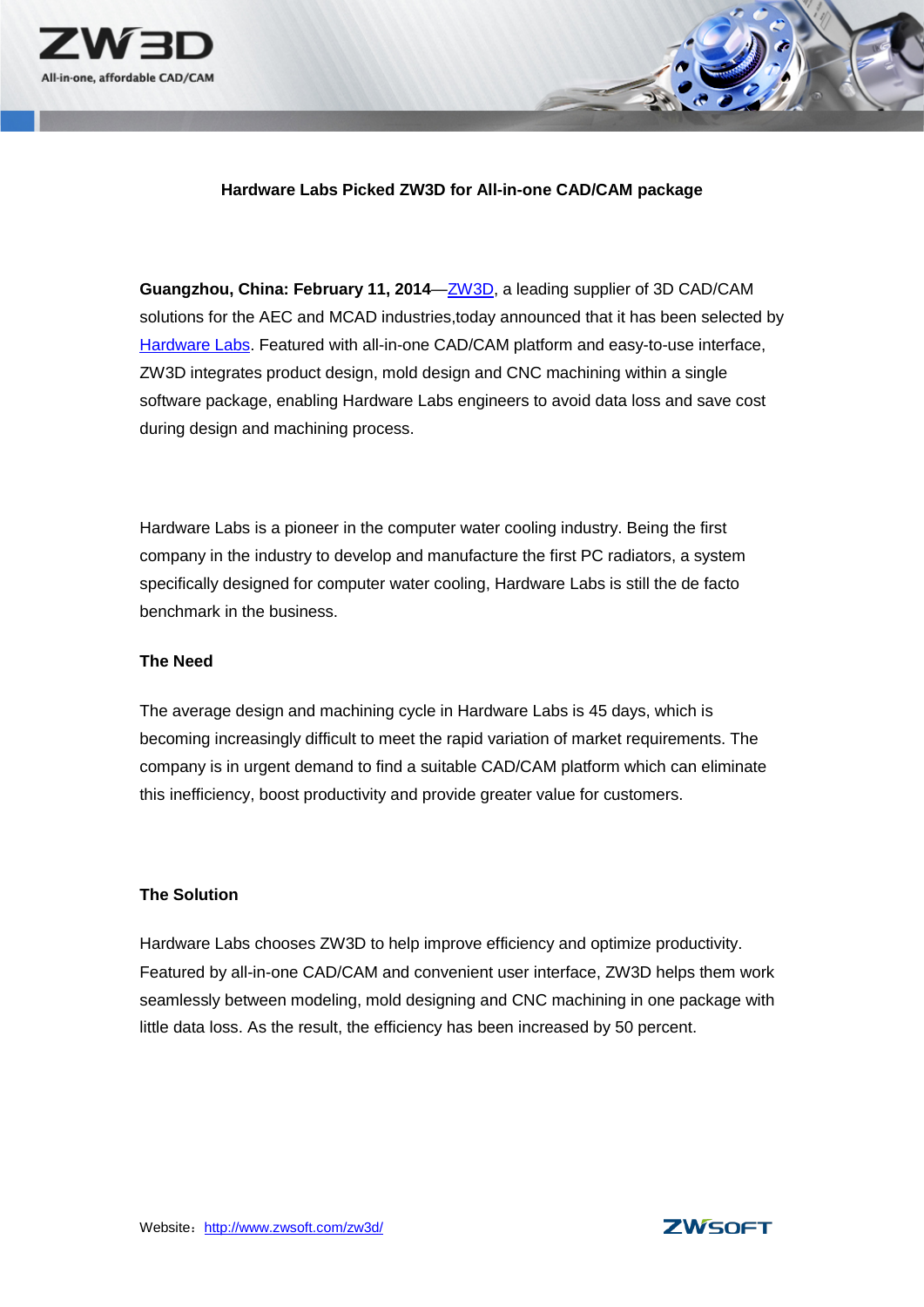



"Productivity is as important as price. When I first time came across this software, I was very impressed by the great value that it can offer. The software is extremely easy to use and very powerful," commended Wilbert Yuque, the CEO of Hardware Labs, "Our tooling design and machining process has been greatly improved and can now be completed in less than two weeks. We are quite confident that the software can help shorten the production period further to one week or even less."

## **The Service**

The ZW3D technical team provides timely support to help Hardware Labs stay up-to-date with the latest technologies. As ZW3D is optimized for ease of use, designers can quickly master and apply it in actual machining work.

# **About ZW3D CAD/CAM**

ZW3D is cost-effective CAD/CAM software for 3D modeling, mold design, and machining, which takes engineers from concept to finished product in one easy-to-use, single collaborative environment.<http://www.zwsoft.com/ZW3D/>